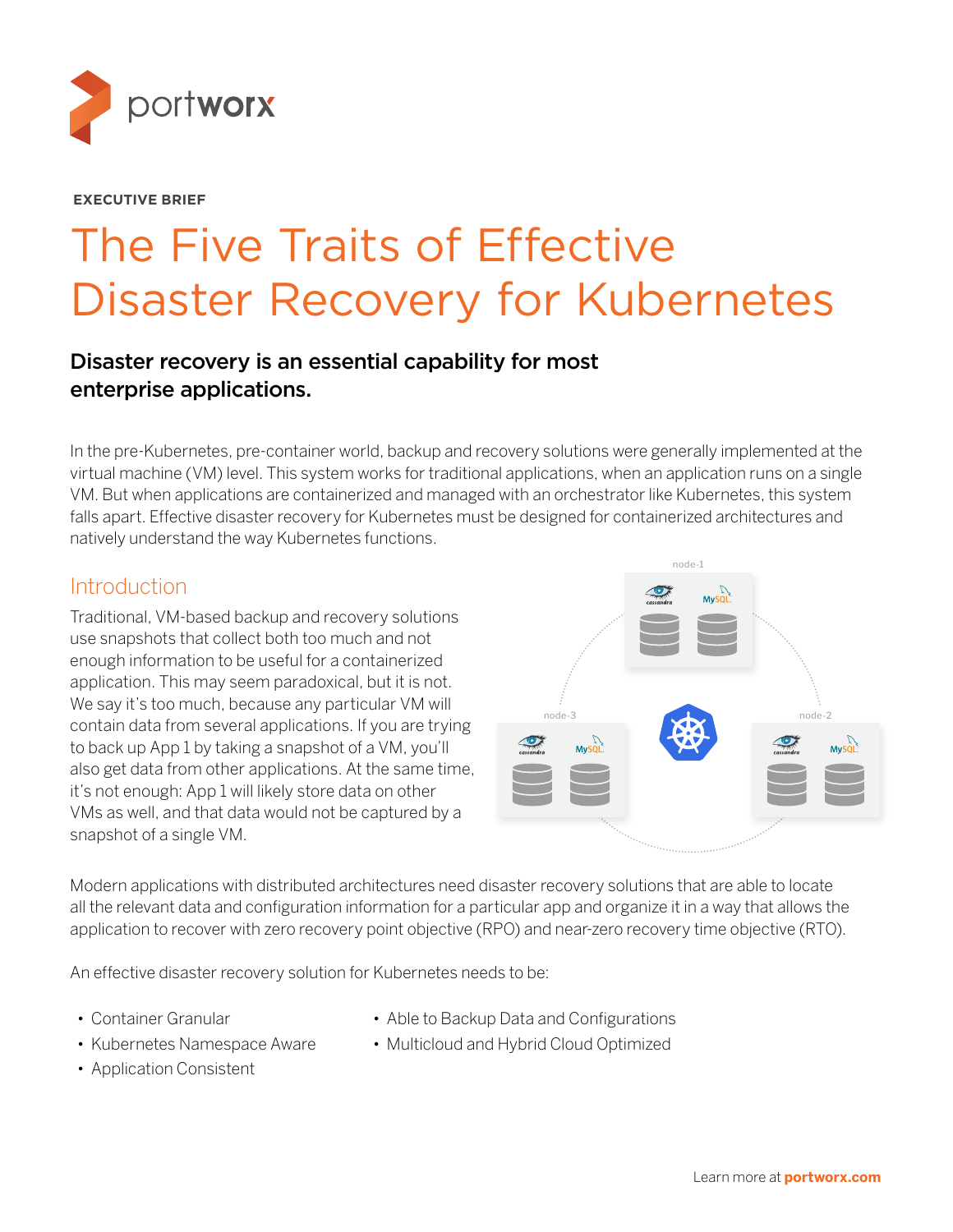Unless a disaster recovery solution meets all five criteria, it won't be enough to ensure data-rich applications running on Kubernetes are able to meet service level agreements (SLAs) or legal requirements related to disaster recovery.

Let's discuss why each of these is important.

#### Container-Granular

A container-granular disaster recovery solution means that instead of backing up an entire VM or server, users can back up specific pods or groups of pods. This allows users to zero in on the application that needs to be backed up and snapshot only the containers that belong to that application.



Target apps, not machines, with snapshots

Let's say you have a three-node Kubernetes cluster with one three-node Cassandra ring and three onenode PostgreSQL databases, spread over three virtual machines. With a traditional disaster recovery solution, the only way to back up the cluster would be to back up the three virtual machines. This would lead to increased complications from extract, transform and load procedures, increased storage costs and increased RTO. The only way to back up enough data would be to back up way more than necessary.

With a container-granular approach, it's possible to back up just one single PostgreSQL database, or just the three-node Cassandra ring, on all three VMs, without picking up anything else.

#### Kubernetes Namespace Aware

Traditional backup and recovery solutions do not speak Kubernetes' language and are not designed to work in a way that makes sense in the Kubernetes ecosystem.

Namespaces in Kubernetes generally run several related applications. A frequent pattern in enterprise Kubernetes deployments is to have, for example, all of a company divisions' applications running on a single namespace. Given that use case, it's often necessary to back up all of the applications in a Kubernetes namespace together.



portworx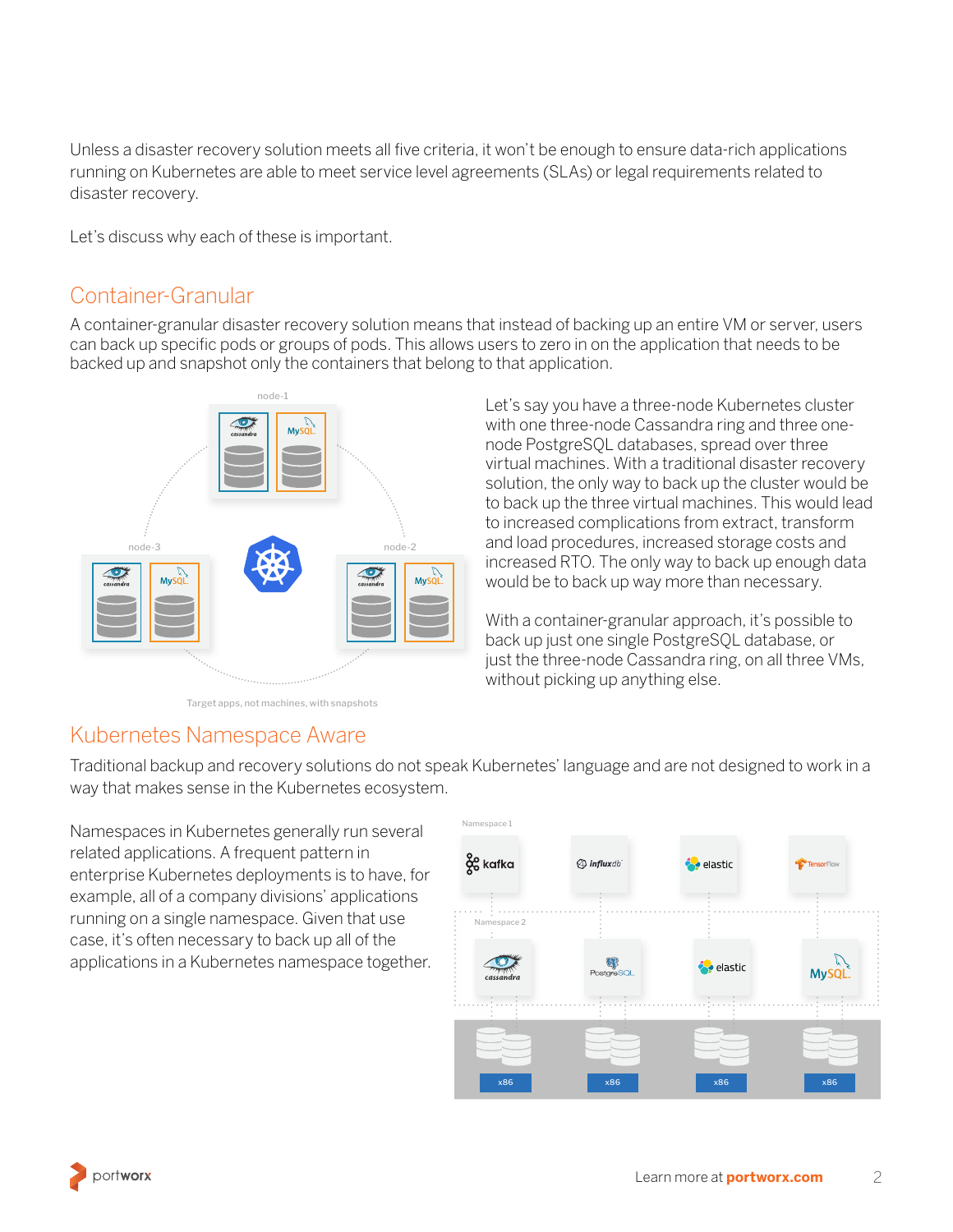Like individual applications, however, namespaces are distributed over many virtual machines. Each virtual machine might also have pods from several different namespaces. Without a namespace-aware disaster recovery solution, full backups would require backing up and storing far more data than necessary. Even with this over-blown backup strategy, it would be difficult to restore the entire namespace in case of failure, leading to high RTO.

### Application Consistent

Even if you wanted to solve the problems outlined above by simply backing up all the VMs in the system, it would be difficult to avoid data corruption with a traditional disaster recovery solution. To successfully back up a distributed application, without risk of data corruption, all pods in an application need to be locked while the snapshot is in progress. VM-based snapshots and serial snapshots can't achieve this, because they can't lock an entire application, spread over several VMs, and execute an application-consistent snapshot.

Successful snapshots that minimize the risk for data corruption have to be application consistent and designed



for distributed architectures. This means the ability to lock all pods that belong to an application and to execute the snapshot simultaneously.



#### Data and Configuration Backups

The goal of a disaster recovery system is not just preventing data loss—it is also to keep keep RTO low. You need the application up and running again as soon as possible.

This requires backing up both application data and configuration information. If configuration information isn't included with the backup, the application will have to be rebuilt in place—a slow, manual and potentially error-prone process. If only configurations are saved, however, you could lose all your data.

A true enterprise-class disaster recovery system for Kubernetes will include both data and configuration backups, allowing you to redeploy the application after a failure in one or two commands.

portworx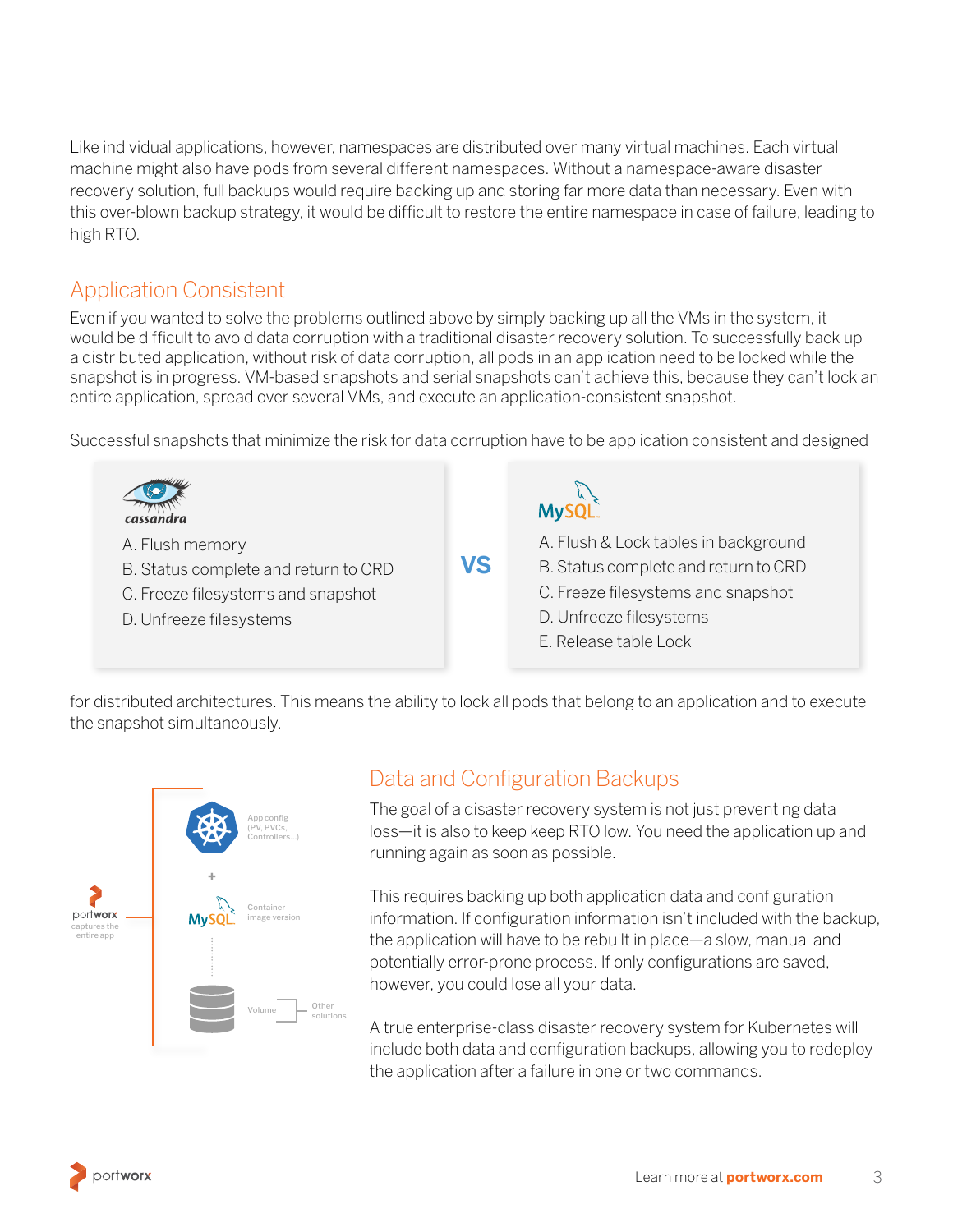## Optimized for Multicloud and Hybrid Cloud

The vast majority of enterprises have applications running in at least two environments. This could mean multiple on-premises data centers or multiple Amazon Web Services (AWS) regions. In the context of disaster recovery, it's common to have one data center be the primary site and to have a second backup site. There are also, however, many companies that use a combination of the public clouds and on-premises data centers to run applications and to meet their business requirements. In most cases, businesses choose the best architecture based on their RPO and RTO requirements.



Source: 451 Research, Voice of the Enterprise: Storage, Workloads and Key Projects 2019

It's crucial for disaster recovery solutions to work with these architectures to support varying levels of RPO and RTO. An effective disaster recovery solution should be able to provide both synchronous and asynchronous data replication, depending on the latency between the active and the backup cluster.

# demand RPO  $< 1$  hr 57% 48% demand RTO < 1 hr For mission-critical apps

Synchronous replication, which allows an RTO and RPO of zero, is possible when the round-trip latency between active and backup sites is generally under 10 milliseconds—often, when the active and backup clusters are running in data centers in the same metropolitan area.

In some cases, businesses need to maintain geographic distance between the active and backup sites. In that case, RTO can still be at or near zero, but the increased latency means that data can't be synchronously replicated without massive performance problems. If an RPO of fifteen minutes or an hour is acceptable for the particular application, however, this should be one of the disaster recovery options.

An enterprise-class disaster recovery solution for Kubernetes should give users the option of either synchronous or asynchronous data replication that works with a multi-cloud or hybrid cloud architecture. This gives users the ability to select the disaster recover option that works for their data center architecture as well as their business requirements.